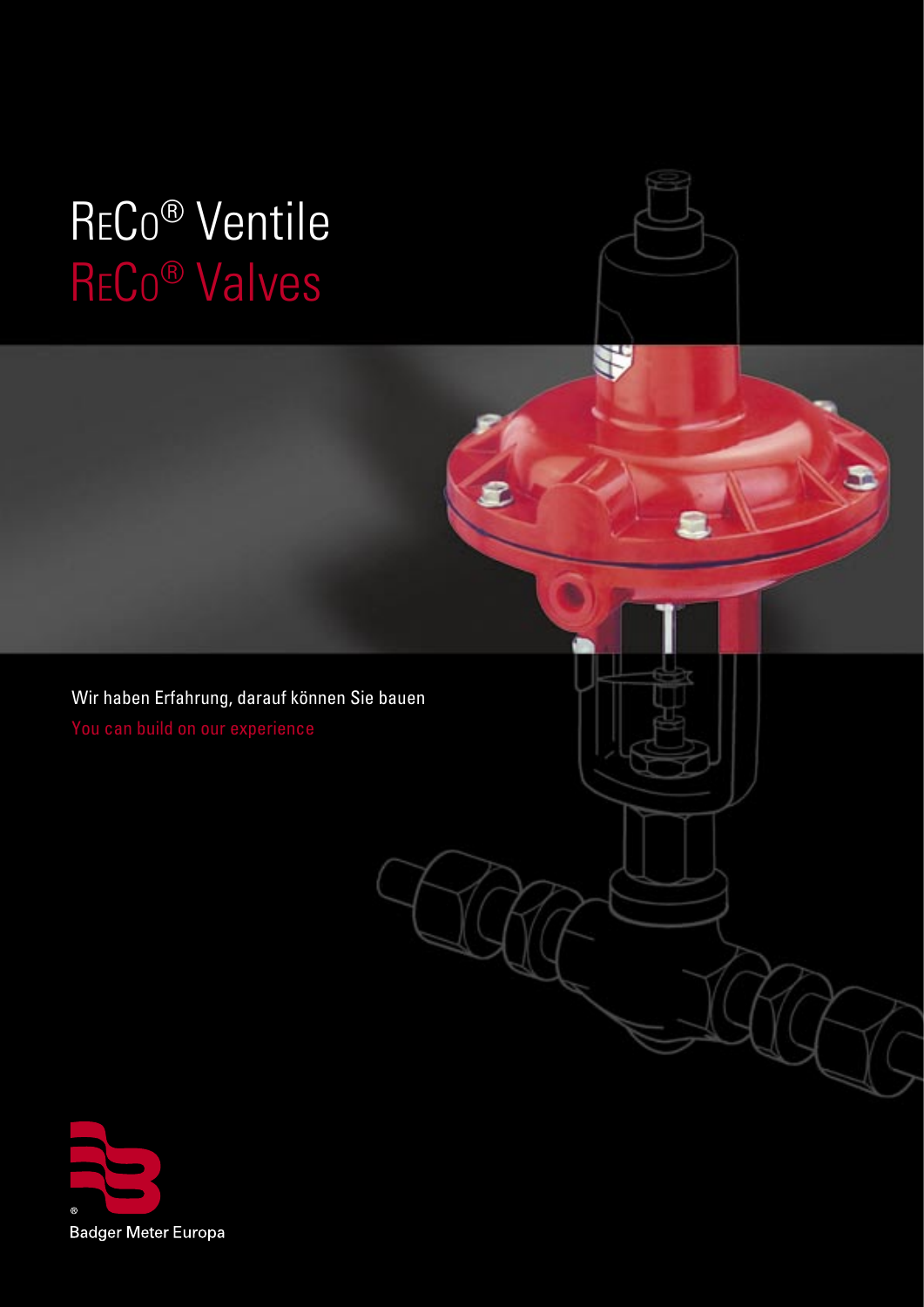### Das Unternehmen

The company



Deutschland/Germany



Badger Meter, Inc., Milwaukee, Wisconsin, USA Badger Meter, Inc., Tulsa, Oklahoma, USA



Als 100%-iges Tochterunternehmen von Badger Meter Inc., USA mit Sitz in Milwaukee, Wisconsin, produziert und vertreibt Badger Meter Europa GmbH die Konzernprodukte weltweit, mit Ausnahme von USA, Kanada und Mexiko, die direkt von der Muttergesellschaft betreut werden. Mit ca. 1000 Mitarbeitern erwirtschaftet Badger Meter, Inc. einen Jahresumsatz von ca. 175 Millionen Euro. As a wholly owned subsidiary of Badger Meter, Inc., USA, based in Milwaukee, Wisconsin, Badger Meter Europa GmbH manufactures and sells products worldwide, except in the USA, Canada and Mexico, which are handled directly by the parent company. With the dedication of nearly 1000 employees, Badger Meter, Inc. is achieving yearly sales of around 175 million Euro.

"Nichts auf der Welt ist so mächtig wie eine Idee, deren Zeit gekommen ist." Victor Hugo

> "Nothing in the world is as powerful as an idea whose time has come." Victor Hugo

### Zur Chronik Chronical

**1905**

**1946**

**1948**

| 1905 | Gründung von Badger Meter, Inc. in<br>Milwaukee, Wisconsin, USA.<br>Herstellung von Wasserzählern.                           | Badger Meter Inc. is founded in Milwau<br>Wisconsin, USA, to manufacture water                                                          |
|------|------------------------------------------------------------------------------------------------------------------------------|-----------------------------------------------------------------------------------------------------------------------------------------|
| 1946 | Bob Huggins, ein Ingenieur in Tulsa,<br>Oklahoma, entwickelt das erste Kleinst-<br>regelventil für seine eigene Pilotanlage. | Bob Huggins, an engineer in Tulsa, Okla<br>designs the first small control valve for I<br>pilot plant.                                  |
| 1948 | Roy Horton kauft das Produkt von Bob<br>Huggins und gründet REsearch COntrol.                                                | Roy Horton purchases Bob Huggins' prod<br>founds REsearch COntrol.                                                                      |
| 1963 | Badger Meter Inc. kauft und übernimmt die<br>Herstellung der REsearch COntrol® Ventile<br>(RECO-Ventile).                    | Badger Meter Inc. purchases and takes<br>manufacturing of REsearch COntrol <sup>®</sup> val<br>product line becomes part of Precision P |

- Hiermit entsteht die Gründung von der Tochtergesellschaft in Tulsa, Oklahoma.
- 1974 Gründung von Badger Meter Europa GmbH als 100%-ige Tochtergesellschaft.

ikee, meters

homa, his own

duct and

over the manufacturing of REsearch COntrol® valves. The products & Controls, Inc., a Badger Meter, Inc. subsidiary located in Tulsa, Oklahoma. Precision Products merged into Badger Meter, Inc. in 1970.

Badger Meter Europa GmbH is founded as a wholly owned subsidiary of Badger Meter, Inc.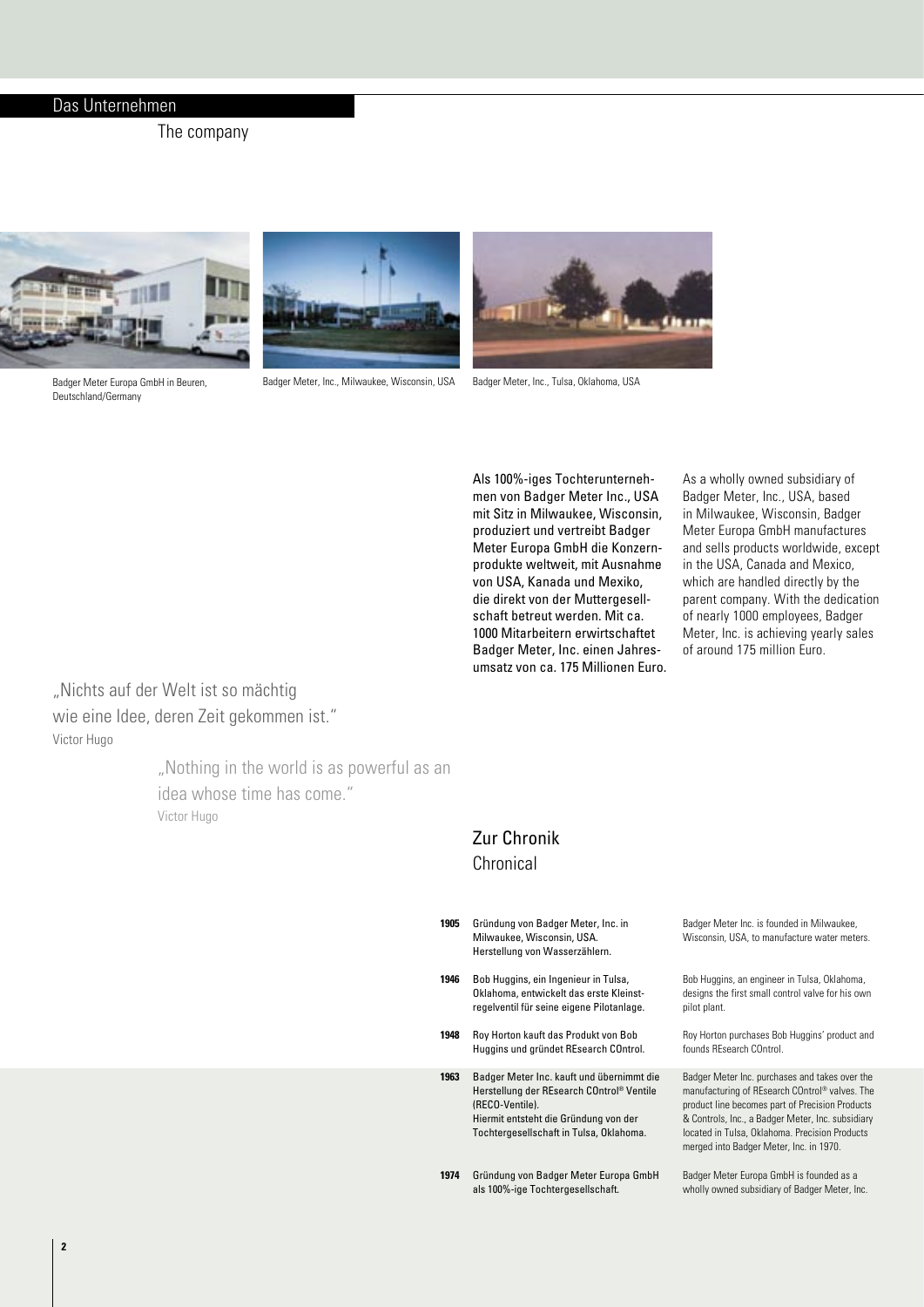### Ventilauslegung

Valve selection

$$
F_{d} = \frac{N_{31} \cdot v \cdot F_{L}^{2} \cdot F_{R}^{2} \sqrt{C \cdot F_{L}}}{Q \left[1 + N_{32} \left(\frac{C}{d^{2}}\right)^{2/3}\right]}
$$

To perfectly meet the demand of the market, we calculate the required valve size for you and help select the right materials. Our proprietary order entry system provides over a million

A broad range of series have specifically been designed for controlling small to medium flow rates of liquid or vapor, in pipe sizes from DN 10 to DN 50 (1/4" to 2"), covering a Cv range from 0.0000018 to 54, a nominal pressure range up to 4,000 bars, operating temperatures

Our methods of construction produce a rugged and easily serviced valve. Even in this day of computer-controlled machinery, some components, when required, are still made by

A wide range of customized accessories and positioners completes this state-of-the-art valve

of -270 °C to +800 °C.

options.

hand.

technology.

### Von der Planung… bis zur Realisierung Planning… up to realization



Technikumsanlage bei Uhde GmbH / Technology plant at Uhde GmbH, Germany.

Um die Marktbedürfnisse perfekt bedienen zu können, berechnen wir für Sie die benötigte Ventilgrösse und sind bei der Auswahl der Materialen behilflich.

Eine differenzierte Anzahl von Baureihen stehen für die Einsatzgebiete in der Industrie zur Verfügung. Im Lieferprogramm stehen Nennweiten von DN 10 bis DN 50 (1/4" bis 2"), Kv-Werte von 0,0000015 bis 46, Nenndruckbereich bis 4000 bar, Betriebstemperaturen von -270 °C bis +800 °C.

Alle Baugruppen zeichnen sich durch Robustheit und leichte Wartung aus. Die Innovation steckt im Regelorgan – der Innengarnitur. Die Innengarnitur wird von spezialisierten Fachkräften hergestellt.

Abgerundet wird diese hochspezialisierte Ventiltechnologie durch eine Reihe anwenderbezogener Anbauten.

### Service

| In dringenden Fällen machen wir  | Urgent orders may be delivered    |
|----------------------------------|-----------------------------------|
| mit unserem "Hot-Shot" Service   | overnight with our "Hot-Shot"     |
| die Nacht zum Tag.               | service.                          |
| Wir bieten dank eines geschulten | Thanks to qualified and trained   |
| Fachpersonals und eines dichten  | personnel, as well as a strong    |
| Distributorennetzes einen welt-  | distributor network, we can offer |
| weiten Service.                  | service worldwide.                |

Ein e-mail-Formular für die Ventilauslegung finden Sie unter www.badgermeter.de You can fill in a valve selection form under www.badgermeter.de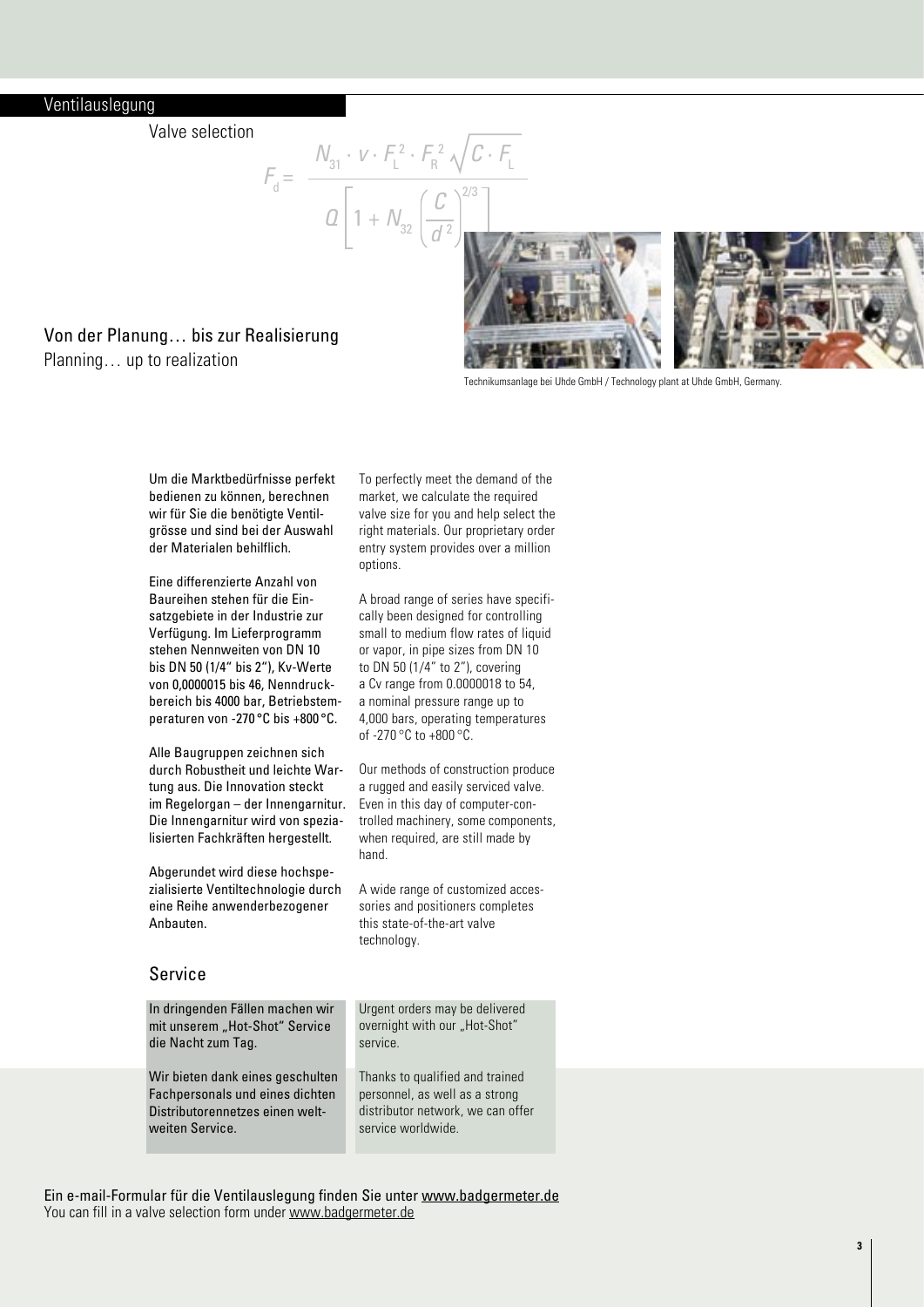### Kleinstregelventile

Small control valves

Die RC-Baureihe ist die klassische Standardlinie der Kleinstregelventile. Sie ist für den Einsatz in Forschung und Entwicklung, in Pilotanlagen und Technikas entwickelt worden. Zusätzlich zu den Standardedelstahlgehäusen sind viele andere Werkstoffe lieferbar. Die Vielfalt der möglichen Kombinationen aus Werkstoff, Innengarnituren und anderen Bauteilen ist praktisch unbegrenzt.

Der pneumatische Antrieb ist austauschbar und kann mit Stellungsreglern, Druckminderern, Magnetventilen und Endschaltern ergänzt werden. Alles in kompakter, der Grösse des Ventils angepasster Bauweise. Massgeschneiderte, individuelle

Ventillösungen werden auf Anfrage gefertigt.

The RC series is the classical standard line of small control valves originally developed for pilot plant and research applications for customers in all types of process industries. In addition to standard stainless steel housings, many other materials can be used. The wide range of material combinations, innervalves and other components is almost unlimited.

The pneumatic actuator can be enhanced with positioners, regulators, solenoid valves and pressure gauges, all in a compact design adjusted to the valve size. Upon request, one-of-a-kind valve solutions can be produced.

### Zum Beispiel… For example…



**Standardventil** NPT-Innengewinde DN  $1/4" - 1"$ **Standard valve** NPT internal threads

kvs 0.0000015 – 5.1 bis PN 340 -70 °C bis +530 °C

DN  $1/4" - 1"$ Cvs 0.0000018 – 6.0 up to PN 340 -70 °C up to +530 °C



| <b>Angle valve</b><br><b>NPT</b> internal threads |
|---------------------------------------------------|
|                                                   |

| <b>Rubbit</b> | t |   |
|---------------|---|---|
|               |   | П |
|               |   |   |
|               |   |   |
|               |   |   |
|               |   |   |
|               |   |   |



DN 1/2" – 1" Cvs 0.00008 – 6.0 up to PN 340 -70 °C up to +530 °C

DN 1/4" – 1" kvs 0.0000015 – 5.1 bis PN 340 -70 °C bis +530 °C

DN  $1/4" - 1"$ Cvs 0.0000018 – 6.0 up to PN 340 -70 °C up to +530 °C



**3-Wegeventil** NPT-Innengewinde DN  $1/4" - 1"$ kvs 0.043 – 3.4 bis PN 100 **3-Way valve** NPT internal threads **Hochdruckventil** NPT-Innengewinde oder Autoclave Anschluss DN 1/4" – 1/2" **High pressure valve** NPT internal threads or Autoclave connection DN  $1/4" - 1/2"$ **Laborventil** NPT-Innengewinde DN  $1/4" - 1"$ kvs 0.0000015 – 5.1 bis PN 340 **Barstock valve** NPT internal threads DN  $1/4" - 1"$ Cvs 0.0000018 – 6.0 up to PN 340 **Tieftemperaturventil** NPT-Innengewinde DN  $1/4" - 1"$ kvs 0.0000015 – 5.1 bis PN 170 **Cryogenic valve** NPT internal threads DN  $1/4" - 1"$ Cvs 0.0000018 – 6.0 up to PN 170

 $kvs$  0.0000015 – 2.1 bis PN 700 -70 °C bis +530 °C

 $kvs \cap 0000018 - 2.5$ up to PN 700 -70 °C up to +530 °C

-270 °C bis +530 °C

-270 °C up to +530 °C

-70 °C bis +530 °C -70 °C up to +530 °C

-70 °C bis +530 °C

DN  $1/4" - 1"$  $Cvs$  0.05 – 5.0 up to PN 100 -70 °C up to +530 °C

**4 5** Detailed technical bulletins can be downloaded under www.badgermeter.deDetaillierte Datenblätter finden Sie unter www.badgermeter.de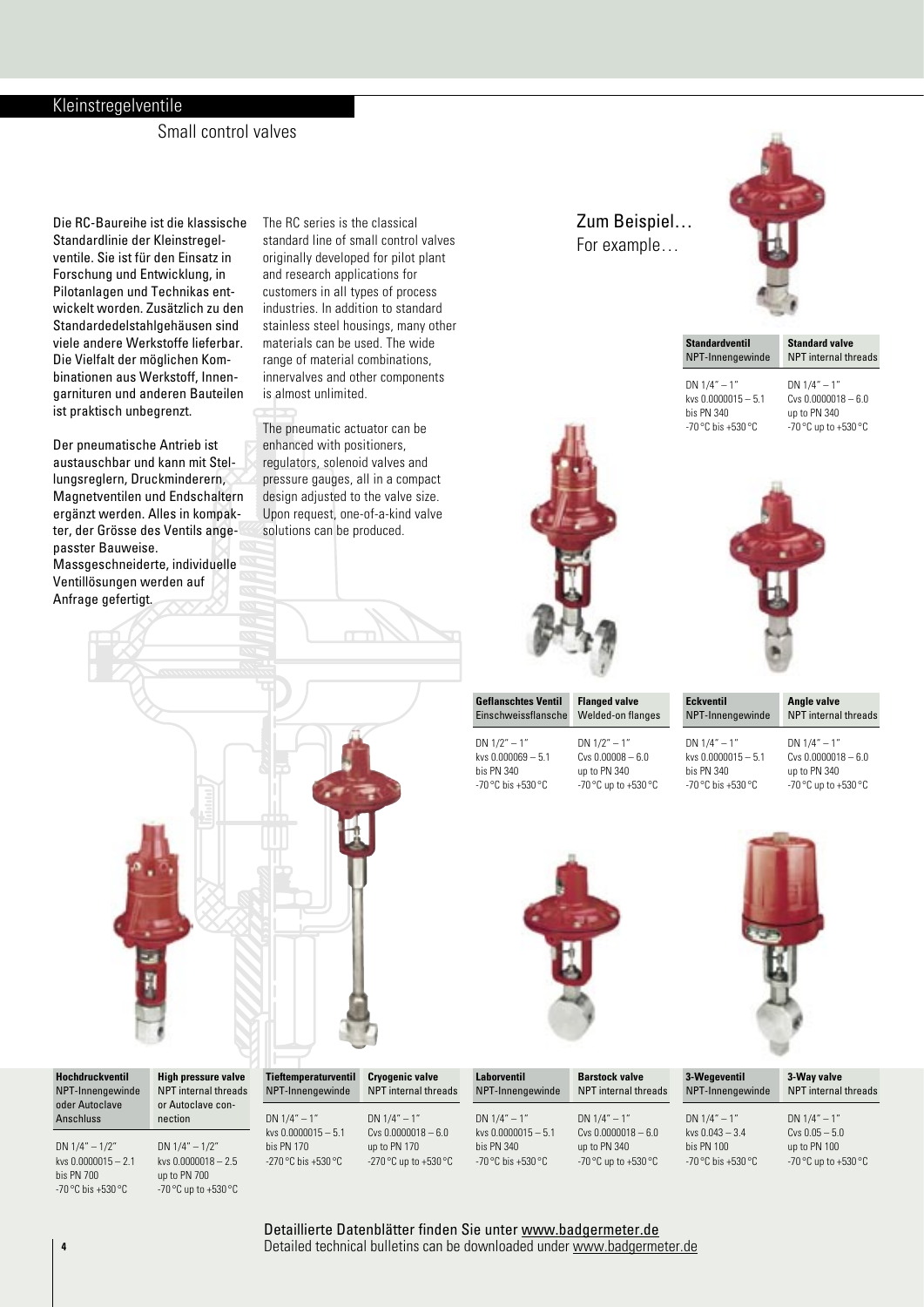#### Prozessventile

Process valves

Die Ventile der Baureihe ORION sind speziell für den Einsatz in der Prozessindustrie zur Regelung von Flüssigkeiten, Dampf und Gasen entwickelt worden. Sie zeichnen sich durch ihre robuste, wartungsfreundliche Bauweise und leichte Handhabung aus.

Die robuste, korrosionsbeständige Konstruktion bietet Eigenschaften, die üblicherweise in viel teueren Ausführungen erhältlich sind. Der Antrieb ist reversierbar, lediglich die Antriebsspindel muss getauscht werden.

Das NAMUR-Joch gewährleistet ein problemloses Anbringen von Stellungsreglern und anderem Zubehör.

This series of valves is especially suited for the harsh demands of certain process industries. These valves are designed for modulating control of liquids, vapors and gases in industrial applications where performance, quality and small physical size are important. The rugged, corrosion-resistant construction offers features and performance normally found in more expensive designs. The compact, high performance, all-steel actuator, along with standard body assembly construction of stainless steel, is designed to provide years of service and simple easy maintenance. A few more standard features include: adjustable spring preload, adjustable travel stop, heavy body cross section and replaceable seals on all reduced innervalves.



**Standardventil** Zwischenflanschbauweise mit NPT Innengewinde DN 1" – 2" kvs 0.017 – 21 **Standard valve** Clamped between flanges with NPT internal threads DN 1" – 2"

bis PN 50 -70 °C bis +530 °C

**Tieftemperaturventil** Zwischenflanschbauweise mit NPT Innengewinde  $DN 1" - 2"$ kvs 0.017 – 21 bis PN 50 -270 °C bis +530 °C

Cvs 0.02 – 25 up to PN 50  $-70^{\circ}$ C up to  $+530^{\circ}$ C

> **Cryogenic valve** Clamped between flanges with NPT internal threads DN 1" – 2" Cvs 0.02 - 25 up to PN 50 -270 °C up to +530 °C



| <b>Geflanschtes Ventil</b><br><b>Finschweissflansche</b> | <b>Flanged valve</b><br><b>Welded-on flanges</b> |
|----------------------------------------------------------|--------------------------------------------------|
| $DN 1" - 2"$                                             | $DN 1" - 2"$                                     |
| kys $0.017 - 21$                                         | kvs በ በ2 - 25                                    |
| his PN 50                                                | up to PN 50                                      |
| $-70^{\circ}$ C his $+530^{\circ}$ C                     | -70 °C up to +530 °C                             |





 $-30$  °C up to  $+200$  °C

#### Bioventile

#### Sanitary valves

In der Baureihe SC 500 sind die Ventile für die Reinsttechnik in der Biotechnologie, Pharma- und Lebensmittelindustrie zusammengefasst. Keine Toträume und leicht zu reinigen. Optimale Anpassung an Betriebsanforderungen durch feinstufig abgestimmte Regelelemente.

The SC 500 series has been designed to meet the demand of hygienic, pharmaceutical or food applications. Valves with flanges or special pipe connections, extended bonnets for hot or cold fluids, and 3-way valves. All designs can be provided with pneumatic actuators and a wide variety of accessories.





| <b>Gussbioventil</b><br>Tri-Clamp <sup>®</sup><br><b>Anschluss</b> | <b>Cast sanitary valve</b><br>Tri-Clamp <sup>®</sup><br>connection | <b>Laborbioventil</b><br>Tri-Clamp <sup>®</sup><br><b>Anschluss</b> | <b>Barstock sanitary</b><br>valve<br>$Tri-Clamp^{\circ}$<br>connection |
|--------------------------------------------------------------------|--------------------------------------------------------------------|---------------------------------------------------------------------|------------------------------------------------------------------------|
| DN $1'' - 1.5''$                                                   | $DN 1'' - 1.5''$                                                   | $DN 1/2" - 2"$                                                      | DN $1/2" - 2"$                                                         |
| kvs $0.043 - 17.1$                                                 | Cys $0.05 - 2.0$                                                   | kvs $0.043 - 34$                                                    | $Cvs$ 0.05 $-4.0$                                                      |
| bis PN 20                                                          | up to PN 20                                                        | bis PN 20                                                           | up to PN 20                                                            |
| $-20^{\circ}$ C bis $+150^{\circ}$ C                               | -20 °C up to +150 °C                                               | $-20^{\circ}$ C bis $+150^{\circ}$ C                                | -20 $\mathrm{^{\circ}C}$ up to +150 $\mathrm{^{\circ}C}$               |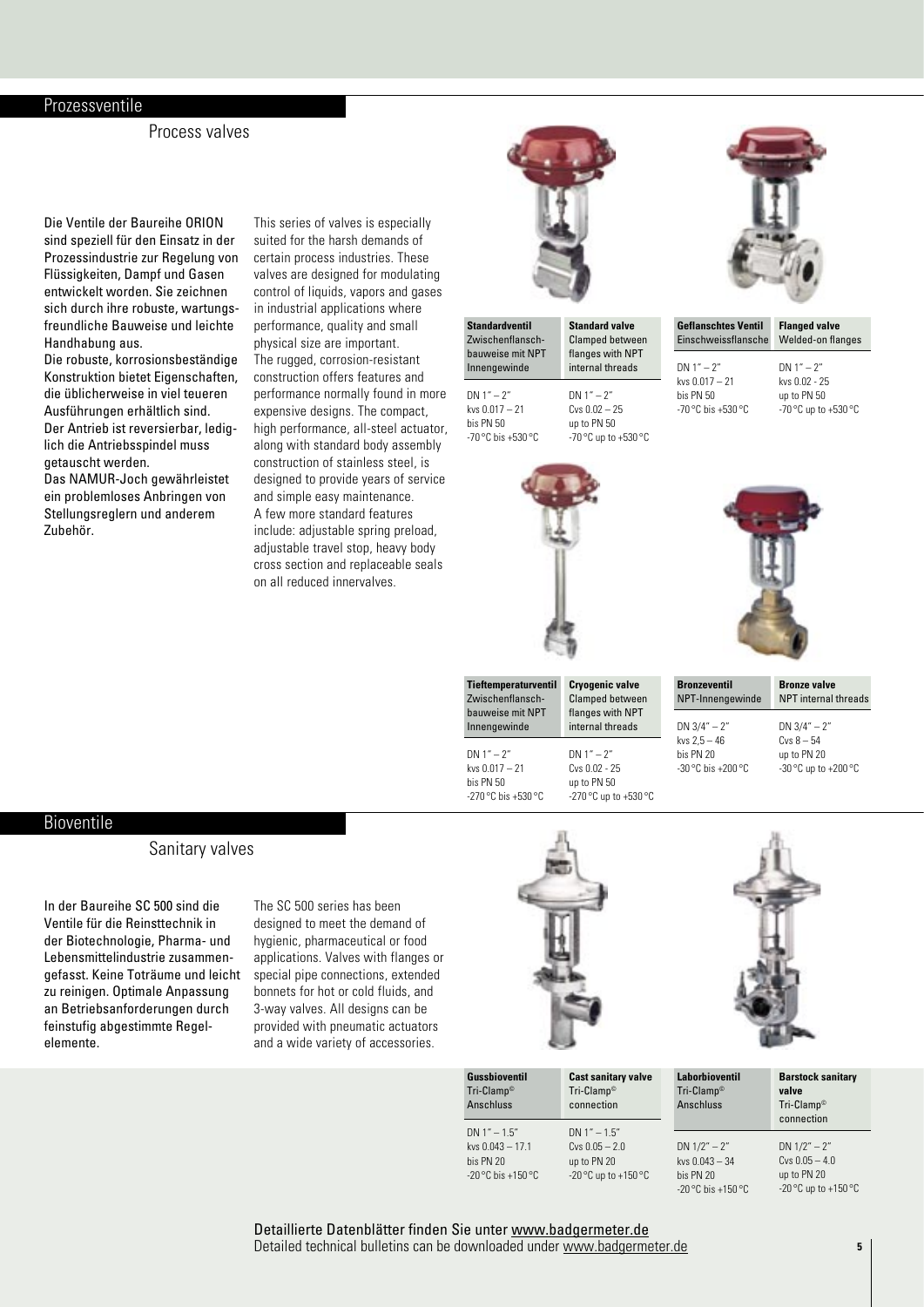# Vielfalt durch Kombination Winning combination

Bei theoretisch millionenfachen Ventilkombinationen ist jedes Ventil eine massgeschneiderte Ausführung mit individueller, funktionsspezifischer Problemlösung. Dies setzt Know-how, Peripheriewissen und engen Kundenkontakt mit kompetenten Gesprächspartnern voraus.

Theoretically, there are millions of possible combinations of valves that can be configured to suit a wide variety of applications or specific requirements. This requires knowhow, extensive knowledge and a close business relationship with the customer and competent customer service representatives.

Zum Beispiel… For example…



**Standardinnengarnitur**  Standard innervalve



**NPT-Standardgehäuse**  NPT standard housing



**Standardantrieb ATO** Standard actuator ATO



**Innengarnitur für Kälteventile oder Ventile mit Balgabdichtung**  Innervalve for cryogenic valves or valves with bellows seal



**Heizmantelgehäuse**  Heating jacket housing



**Standardantrieb ATC**  Standard actuator ATC



**Titanium-Nitridbeschichtete Innengarnitur**  Titanium-Nitrid coated innervalve



**Hochdruckgehäuse** High pressure housing



**Elektrischer Antrieb HH 500**  Electrical actuator HH 500



**Tieftemperaturverlängerung**  Cold temperature extension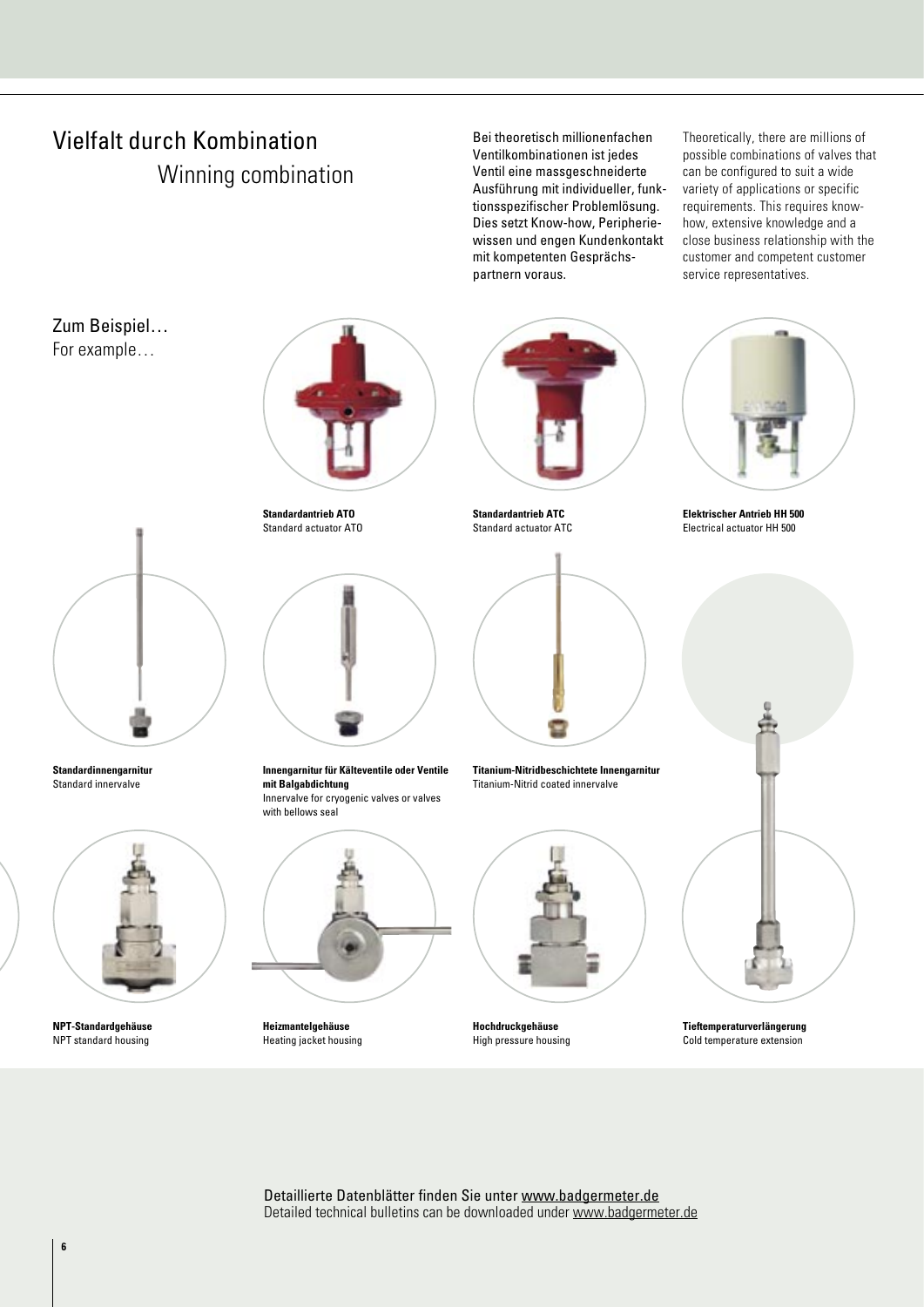## **Stellungsregler**

Positioners

Egal, ob I/P-Stellungsregler, digital oder analog, oder pneumatische Stellungsregler, Sie erhalten die Stellungsregler Ihrer Wahl. I/P-Wandler, Magnetventile, Druckminderer und Manometer sind in verschiedenen Typen und von verschiedenen Herstellern erhältlich.

Whichever you prefer – I/P-positioners, digital or analogue, or pneumatical positioners, you get the positioner of your choice. I/P-converter, solenoid valves, regulators and manometers are available in different types and from various manufacturers.

Zum Beispiel… For example…



Detaillierte Datenblätter finden Sie unter www.badgermeter.de Detailed technical bulletins can be downloaded under www.badgermeter.de